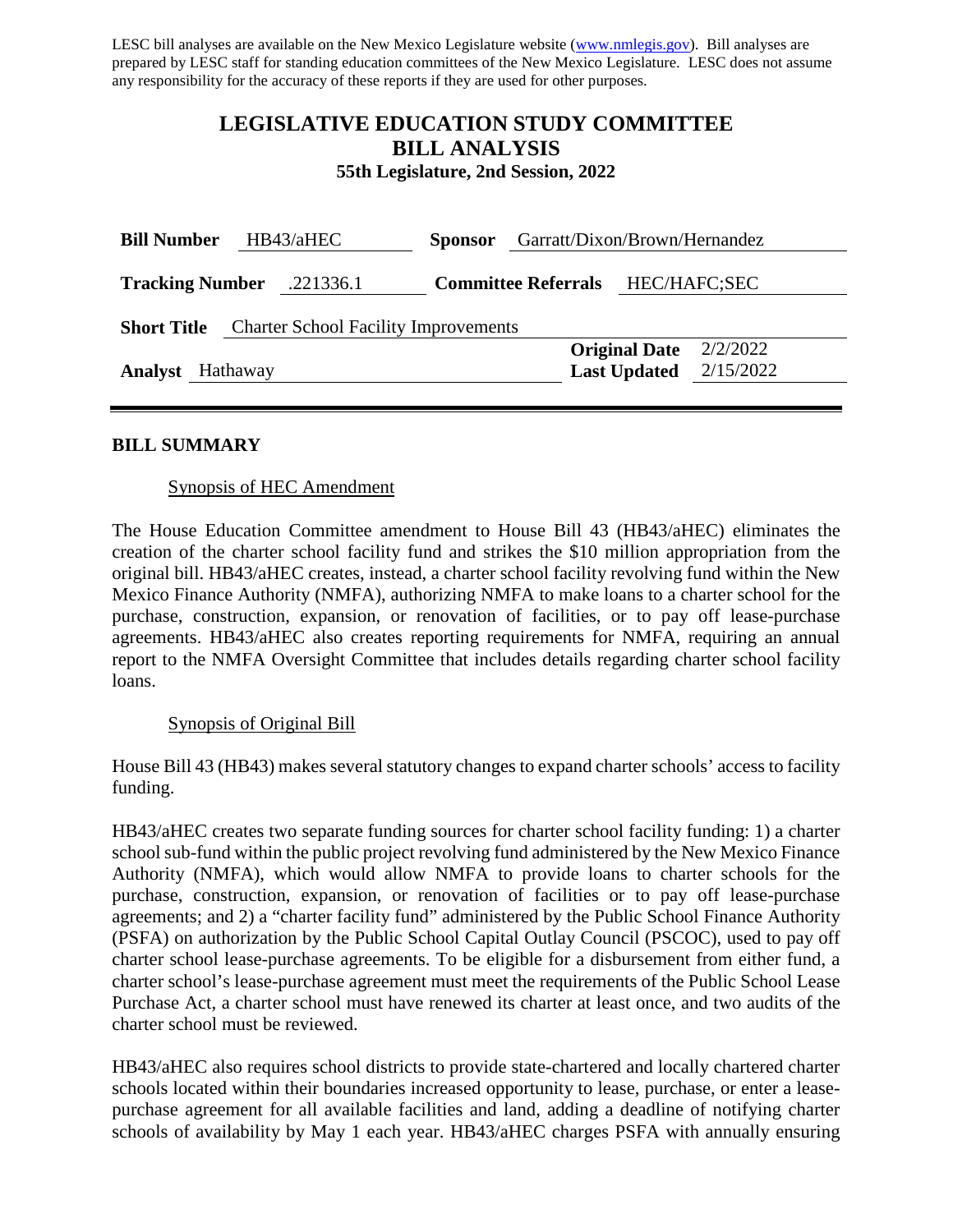notification has been provided to charter schools. Land owned by a school district shall not be considered available if the school district has a justified future use of the land in its five-year facilities master plan.

HB43/aHEC would change the formula for lease assistance funding to be based on the gross square footage of "facilities," rather than "classroom space." The bill defines "facilities" as "the space needed, as determined by the five-year facilities master plan aligned with the statewide adequacy standards, for school activities."

Finally, HB43/aHEC would require school districts to establish a process to collaborate with charter schools inside their geographic boundaries through which charter schools may be included in local bond elections pursuant to the Public School Capital Improvements Act, commonly called "SB9" or "the two-mill levy," and Public School Buildings Act, commonly called "HB33." By June 1 of any year in which a school board will consider a bonding resolution, the school district must name a point of contact responsible for charter school requests and collect a list of the capital improvements each charter school wishes to make.

## **FISCAL IMPACT**

HB43/aHEC creates a charter school facility revolving fund within the New Mexico Finance Authority (NMFA). The HEC amendment strikes the \$10 million appropriation from the original bill, however, the Senate Finance Committee amendment to the House Appropriations and Finance Committee substitute for House Bills 2 and 3 includes a \$10 million appropriation to the charter school revolving loan fund contingent on enactment of HB43, or similar legislation. The \$10 million appropriation is from the public school capital outlay fund.

As of January 10, 2022, PSFA reports uncommitted balances in the fund for FY22 will reach \$395.6 million, with anticipated increases to \$795.4 million by FY26.

This bill would increase the amount of funding awarded to some charter schools through the charter school lease assistance program. Currently, lease assistance awards are based on the lesser of two calculations: prior-year student membership (MEM) times a per-MEM rate or actual reimbursement for *eligible* square footage, calculated as classroom square footage plus administrative square footage plus an additional 20 percent of the square footage. HB43/aHEC would amend this second calculation to be based on total square footage, rather than eligible square footage, simplifying the calculation and making some charter schools eligible for a greater amount of funding. Lease assistance awards are certified by PSCOC and made from the public school capital outlay fund, which does not require an appropriation by the Legislature.

## **SUBSTANTIVE ISSUES**

During the 2021 and 2022 legislative interims, charter school advocates explained increasing access to charter school facility funding was a significant priority. Proposed changes in HB43/aHEC address charter school concerns, including an overly complicated lease assistance program, lack of access to vacant school district space, and a need for permanent charter school facility funding.

*Charter School Lease Assistance.* The charter school lease assistance program was established in FY05 to help charter schools cut facility costs by covering a portion of their leases. The program was originally designed to cover approximately 50 percent of each charter school's lease costs, but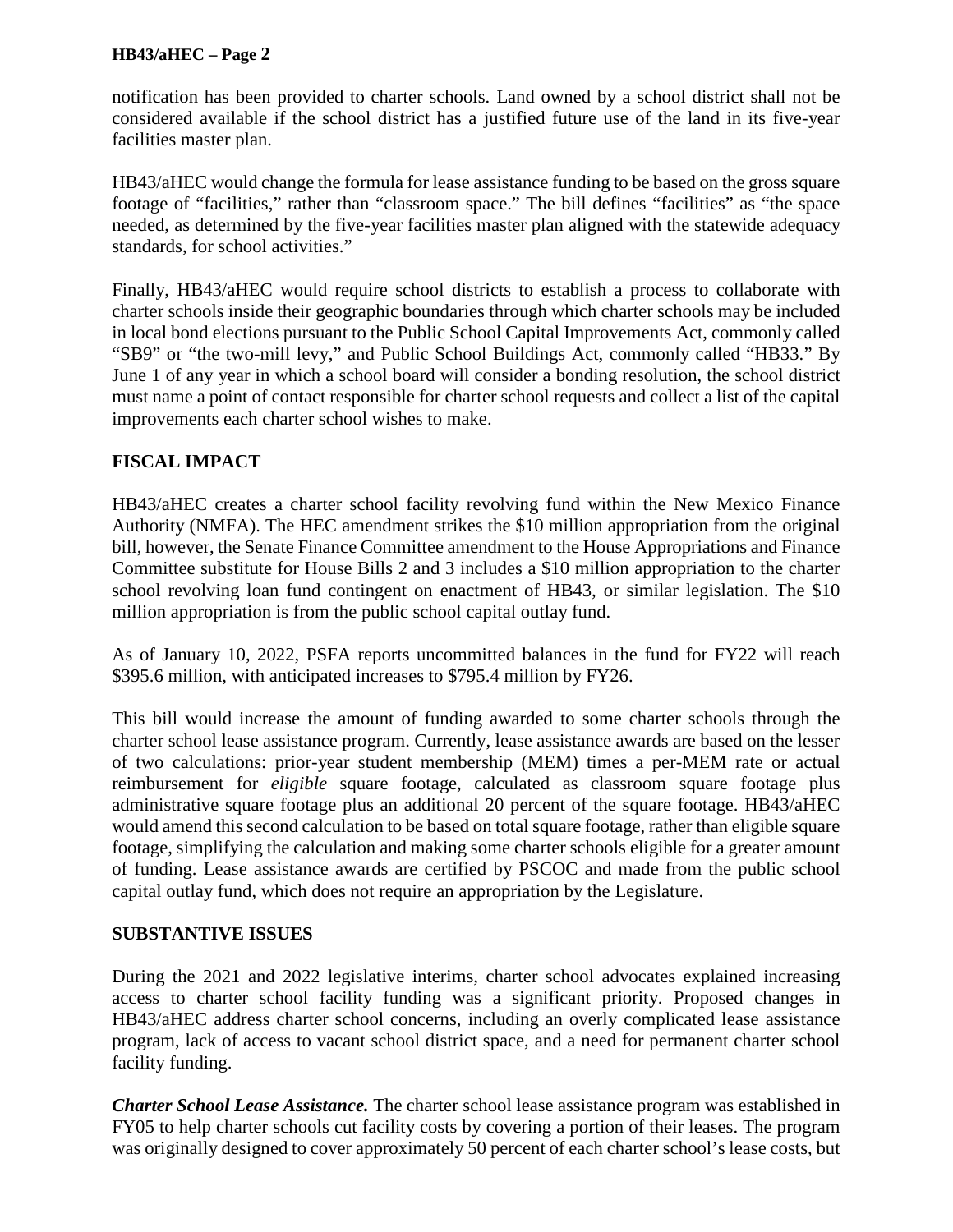between FY08 and FY18, the actual funded amount hovered between 60 percent and 70 percent. By basing lease assistance calculation on "facility" square footage rather than "classroom" square footage, the bill would increase the state's share of lease assistance funding to approximately 65 percent of the actual cost of charter school leases.

HB43/aHEC also includes provisions to allow NMFA or PSFA and PSCOC to "pay off" charter school lease-purchase agreements, which could potentially reduce the need for lease assistance funding as more properties are purchased by charter schools.

*Vacant School District Space.* HB43/aHEC would require school districts with vacant buildings or land to make those facilities available to charter schools. Currently, law requires school districts in which a charter school is geographically located to provide a charter school with available facilities for the school's operations, but districts do not often make vacant space available to charter schools and turning to the market to find lease spaces appropriate to operate a school tends to be expensive. HB43/aHEC could reduce the cost of charter school leases by affording charter schools access to public buildings owned by charter schools. However, the actual cost of these new leases from school districts remains unclear.

*Access to Facility Funding.* According to analysis by NMFA, HB43/aHEC would require the finance authority to create a charter school facility fund to make loans to charter schools for the purchase, construction, expansion, or renovation of facilities or to pay off lease-purchase agreements.

Additionally, the bill would require school districts to meaningfully collaborate with charter schools to improve access to local property tax funds. Under current law, charter schools are eligible to receive property tax funds from the Public School Capital Improvements Act and the Public School Buildings Act, but the onus is on charter schools to contact school districts with facility needs. Anecdotal evidence suggests school districts may not meaningfully engage with charter school property tax funding requests, which hampers charter school access to funding for capital improvements. HB43/aHEC would require school districts to establish a point of contact and a process to engage charter schools, removing a potential barrier for charter schools to access property tax funding.

## **ADMINISTRATIVE IMPLICATIONS**

PSFA would be required to ensure school districts make charter schools aware of facility availability by May 1 of each year. School districts may choose to develop a facility prioritization plan that identifies which charter schools are eligible to lease, lease-purchase, or purchase available facilities.

NMFA would be required to operate a \$10 million appropriation in the PPRF and establish charter school policies within the PPRF.

School districts would be required to establish a process to involve charter schools in the bond resolution process, including, at a minimum, a point of contact who must collect charter school capital improvement requests on June 1 of any year a school district approaches voters with a bond issue.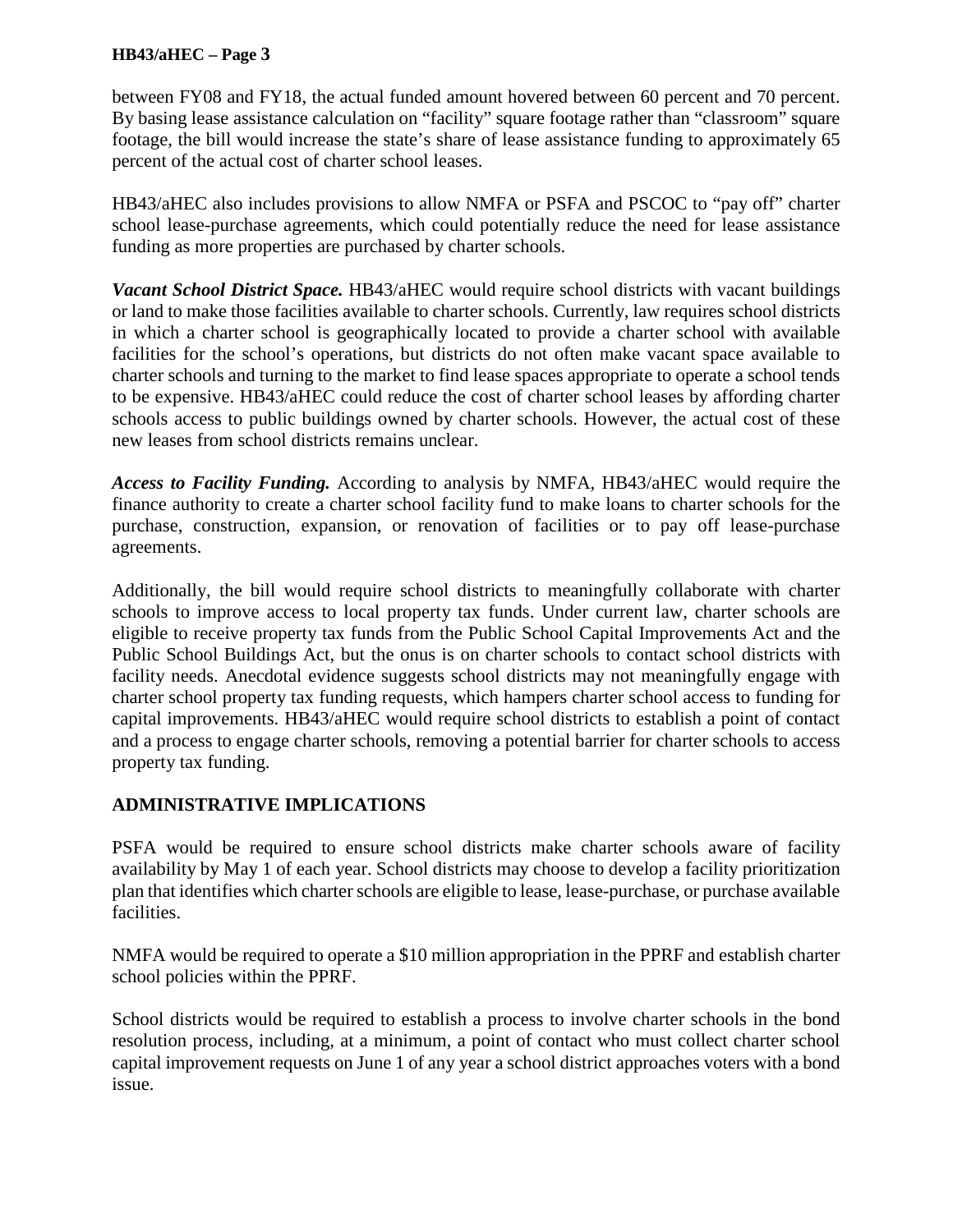## **ALTERNATIVES**

NMFA notes HB43/aHEC could be changed to appropriate \$10 million to the NMFA rather than the PPRF to establish a charter school loan fund outside the PPRF. NMFA noted such a fund would be easy for it to operate and may result in more charter-school-friendly and innovative policies if not constrained by PPRF indentures and rating criteria. The HEC amendment addresses this by creating a separate fund outside of the PPRF.

## **OTHER SIGNIFICANT ISSUES**

*The Zuni Capital Outlay Lawsuit.* HB43/aHEC amends the Public School Capital Outlay Act and the Public School Capital Improvements Act, two sections of law recently found by the 11th Judicial District Court to be unconstitutional. In December 2020, the court issued a ruling in the *Zuni* lawsuit finding the two acts have exacerbated "gross disparities" between property-wealthy and property-poor school districts. The plaintiff school districts, now Gallup-McKinley County and Zuni Public Schools, argue the school districts' lack of taxable property makes it impossible for the districts to fund "outside-of-adequacy" spaces, which are freely available to propertywealthy school districts with enough local revenue to construct them independent of the PSCOC awards project.

Public school capital outlay funding, used to purchase capital assets like buildings, is both a local and state responsibility in New Mexico. The current standards-based public school capital outlay program was developed and established partially in response to a 1998 lawsuit filed in state district court by the Zuni Public Schools and later joined by the Gallup-McKinley County Schools (GMCS) and the Grants-Cibola County Public Schools. The state district court found through its public school capital outlay funding system the state was violating that portion of the state constitution that guarantees establishment and maintenance of a "uniform system of free public schools sufficient for the education of, and open to, all children of school age" in the state. In 2000, the 11th Judicial District Court ruled in the *Zuni Public District v. State of New Mexico* lawsuit that New Mexico's public school capital outlay system violated constitutional requirements and ordered the state to establish and implement a uniform funding system for capital improvements and for correcting past inequities.

Although the quality of school facilities has improved significantly since the lawsuit, litigant school districts are still concerned the system is inequitable. These alleged ongoing disparities led GMCS to reopen the *Zuni* lawsuit—which had never been closed—and seek judicial intervention to cure what the school district characterizes as ongoing disparities in the current public school capital outlay funding system.

### **RELATED BILLS**

Relates to SB78, Charter School Changes, which was a duplicate of HB43 prior to the HEC amendment.

Relates to HB119, Adjust Certain School Distributions, which amends the Public School Capital Improvements Act, commonly known as "SB9."

### **SOURCES OF INFORMATION**

- LESC Files
- Public School Facilities Authority (PSFA)